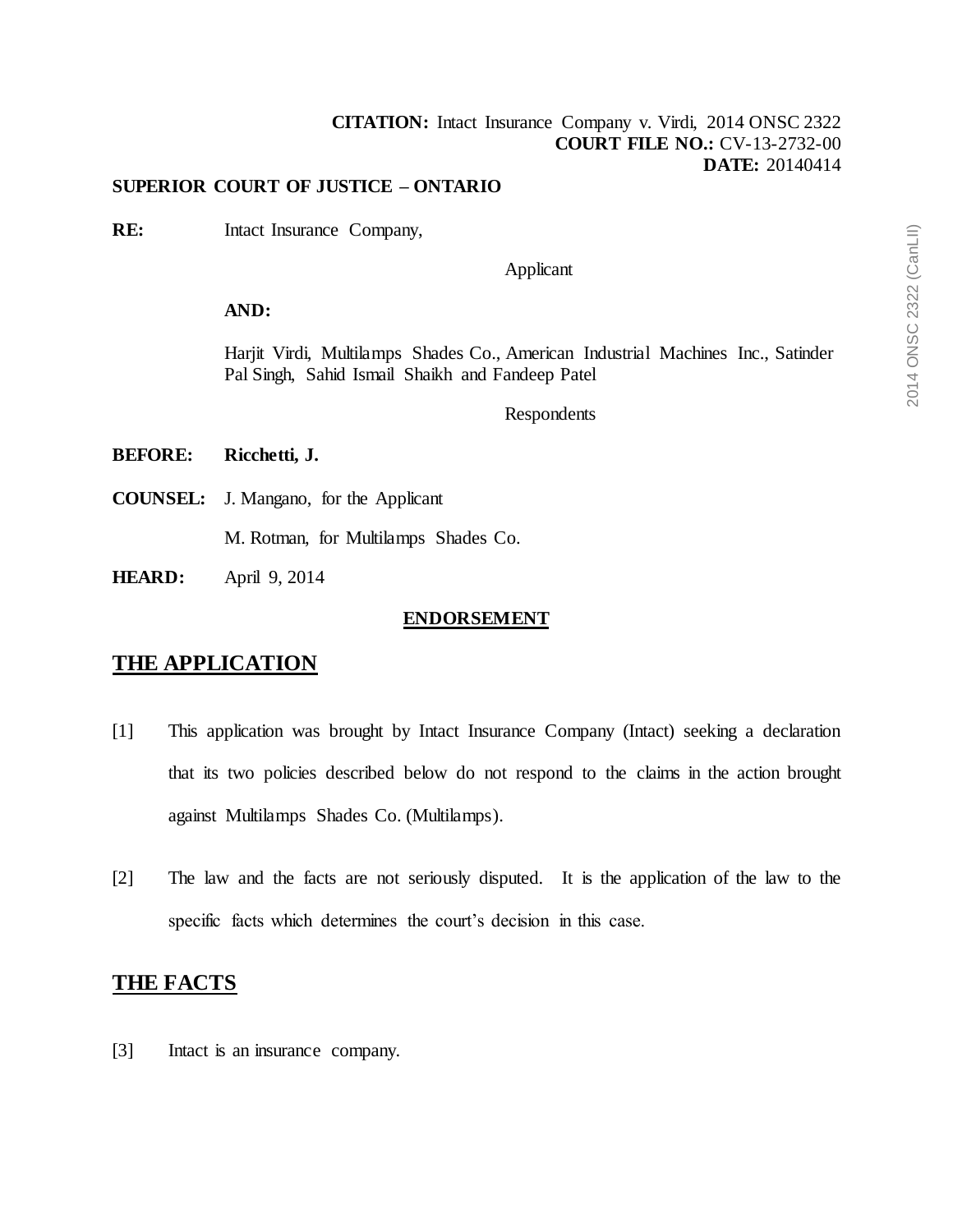- [4] Mr. Virdi is the principal of Multilamps and American Industrial Machines Inc. (AIM).
- [5] Multilamps is a manufacturer and importer of shades. Multilamps operates its business from 108 Arrow Road, Toronto (Property).
- [6] In 2010, Mr. Virdi sought insurance coverage for his Multilamps business operations.
- [7] The summary of Multilamps' application described its business as "Manufacturing and Importing of Lamp Shades". The "Occupancies" in the Intact's summary showed no other businesses and only the Multilamps' shade business at the Property.
- [8] On February 10, 2010, Intact inspected the Property and determined that 85% of Multilamps' business was importing shades from China while 15% were manufactured by Multilamps. The inspection also discovered that very little manufacturing of shades took place at the Property, it was mostly warehousing of shades. There is no evidence suggesting that any other business or types of business were being operated at the Property when the inspection took place. Multlilamps supplied shades to Walmart, Zellers, Home Hardware and Home Depot.
- [9] An insurance policy was issued by Intact insuring Multilamps commencing March 7, 2010 which ended March 7, 2011 (Policy).
- [10] The Policy's Declaration states that the "Insured's Business Operations" were described as "Manufacturing and Importing of Lamp Shades". The Declaration formed part of the Policy and the Policy Conditions. The only additional insured's appear to be Multilamps' customers but "only with respect to liability arising out of the operations of Multilamps".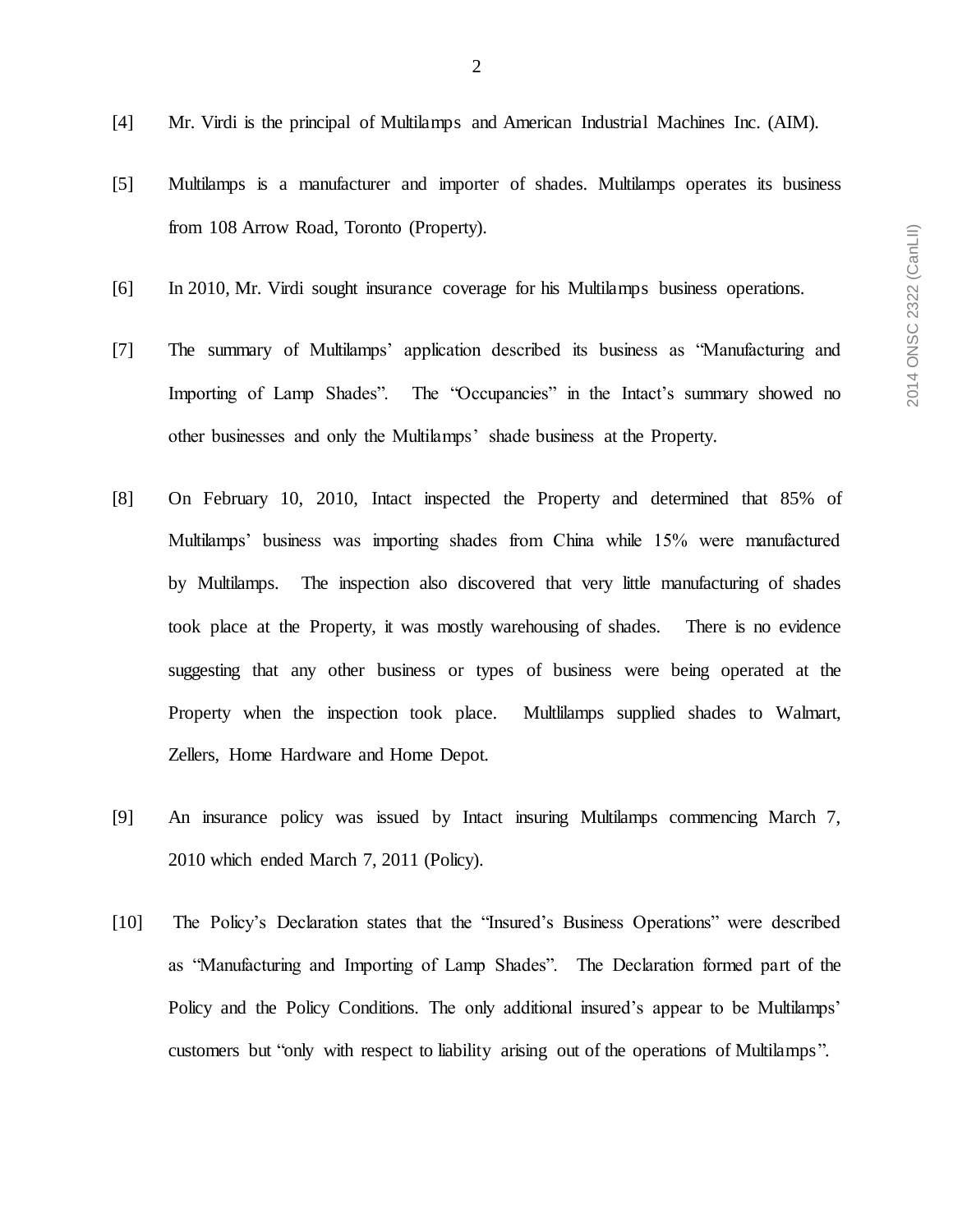- [11] The Policy insured Multilamps for Commercial General Liability which included any bodily injury claims.
- [12] Mr. Virdi has another business AIM. AIM was not an additional insured under the Policy. AIM's business is the buying and selling of heavy machinery including lathes. None of AIM, AIM's business or AIM's operations are referred to or described as covered in the Policy.
- [13] On or about February 14, 2011 Jason Lafnear was delivering a number of heavy lathes to AIM to the Property. Several employees at the Property attempted to use a forklift truck to remove the heavy lathes. Unfortunately, a lathe fell from the forklift truck and landed on Jason Lafnear causing serious injuries. A Statement of Claim was issued by Mr. Lafnear on September 19, 2011 against Mr. Virdi, AIM and the unknown employees using the forklift truck at the time (the First Action). Multilamps was not named as a defendant in the First Action.
- [14] On November 3, 2011, AIM sought insurance coverage for its business operations at the Property – 108 Arrow Road. Intact issued a new policy covering the period November 11, 2011 to November 11, 2012 (AIM Policy). It was conceded at the motion that there is no coverage under the AIM Policy for the claims made by Mr. Lafnear.
- [15] It was also conceded at the motion that the lathes were for AIM's business and not Multilamps' business. There was expert report in the record (which was not objected to) that the lathes were for use in the automotive industry (i.e. not the shade business). Mr. Virdi in his statement to Intact, during Intact's investigation, attempted to suggest the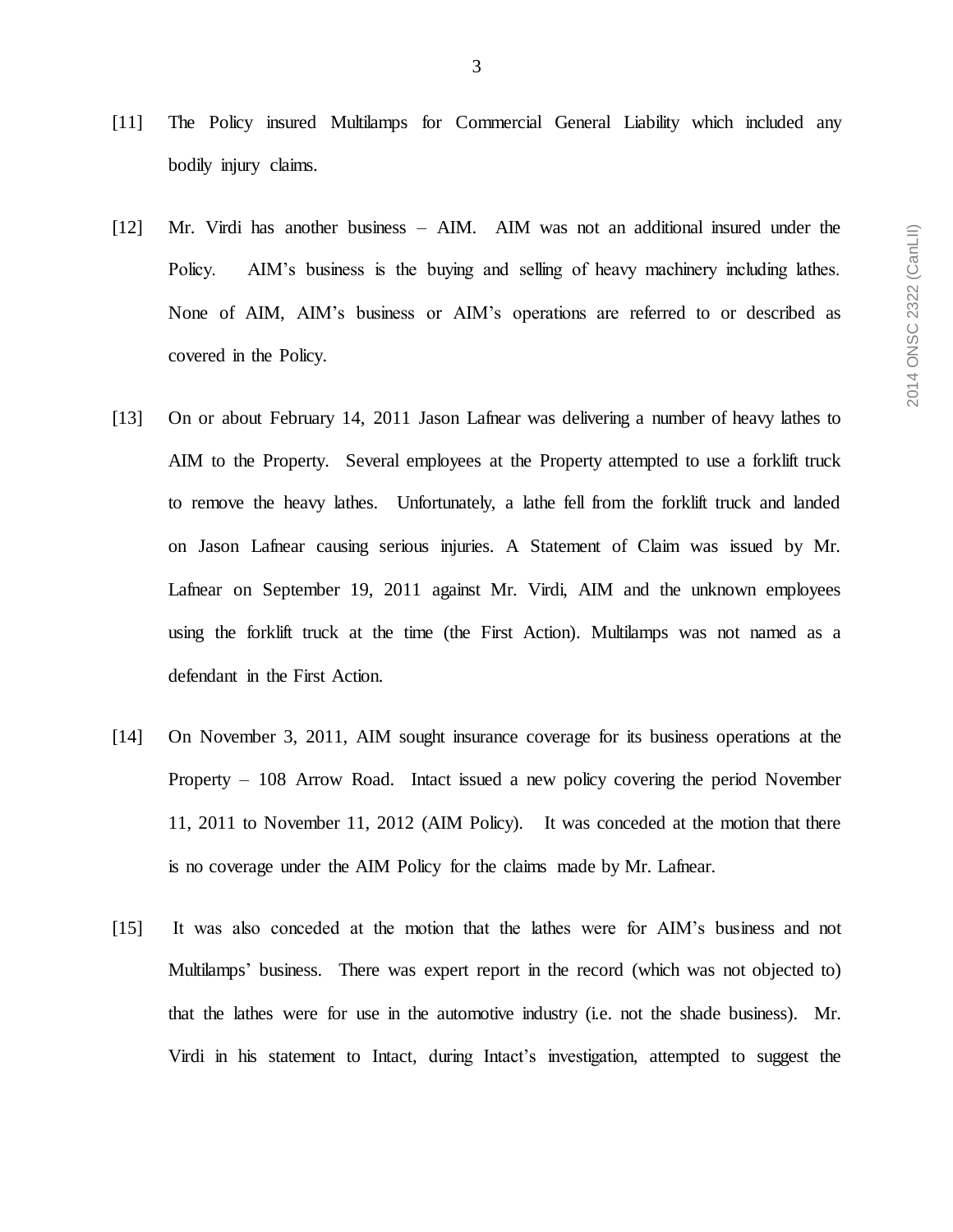lathes had been purchased by Multilamps. However, in his affidavit on this application, Mr. Virdi did not take this position or produce any documentation consistent with the lathes being purchased for or had anything to do with Multilamps' business. It is clear that AIM operated its business out of the same Property and the lathes were solely relating to AIM's business (buying and selling heavy equipment).

- [16] Intact was advised of the First Action on December 8, 2011. Intact had Multilamps sign a non-waiver agreement. Intact investigated the incident. Multilamps suggests that the non-waiver agreement is some evidence of coverage. I disagree. Intact was entirely within its rights to have Multilamps sign a non-waiver agreement and subsequently deny coverage. That is the purpose of having a non-waiver agreement because if there had not been a non-waiver agreement, Multilamps would now be arguing that Multilamps is estopped from denying coverage under the Policy.
- [17] Intact terminated the AIM Policy.
- [18] Intact denied coverage for the claims described in the First Action.
- [19] Mr. Lafnear then issued a second statement of claim on May 1, 2012 relating to the same accident. However, this time Multilamps was added as a defendant to this new claim (Second Action). Mr. Lafnear's claim advanced against Multilamps is based on vicarious liability (the employee driving the forklift were a Multilamps employee) and Occupier's liability (Multilamps was an occupier of the Property).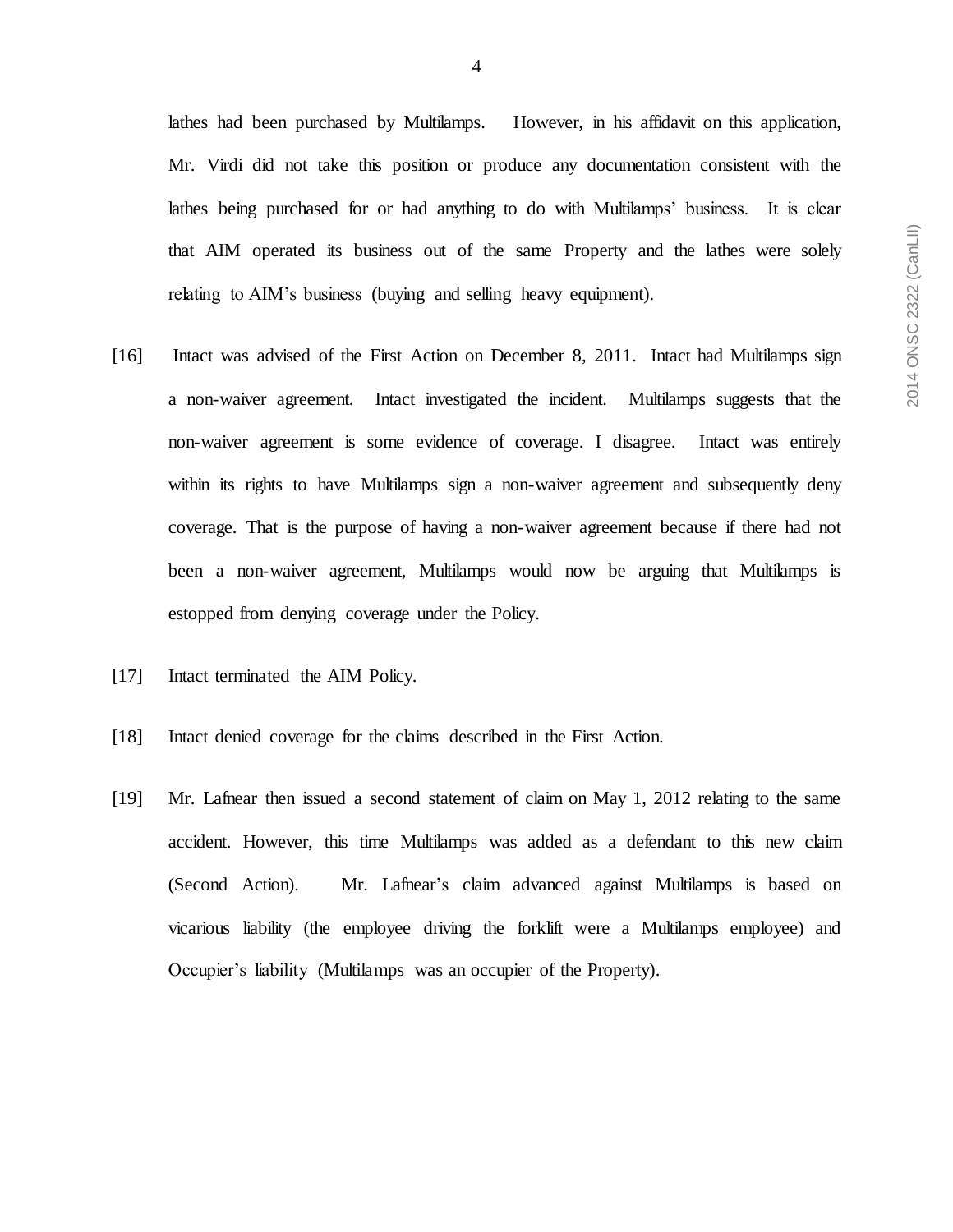## **THE POSITION OF THE PARTIES**

- [20] Intact submits that the Policy does not respond to the claims in the Second Action because the claim did not arise out of the Multilamps operations at the Property but rather the operations of AIM and Intact did not insure the operations of AIM at the Property or elsewhere.
- [21] Multilamps submits there is a possibility that Intact's Policy responds to the claim in the Second Action. Multilamps points to the general liability provisions of the Policy which would clearly cover occupier's liability or liability to third parties.

## **THE ANALYSIS**

[22] There is no dispute that I am to accept the allegations in the Second Action as proven for the purpose of this application. If there is a "mere possibility" that the claim will fall within the Policy coverage, then Intact has a duty to defend Multilamps in the Second Action. In *Nichols v. American Home Assurance Co.* [1990] 1 S.C.R. 801 at paras. 116 and 17 the Supreme Court described the applicable law in the following manner:

Thus far, I have proceeded only by reference to the actual wording of the policy. However, general principles relating to the construction of insurance contracts support the conclusion that the duty to defend arises only where the pleadings raise claims which would be payable under the agreement to indemnify in the insurance contract. Courts have frequently stated that "[t]he pleadings govern the duty to defend": *Bacon v. McBride* (1984), 6 D.L.R. (4th) 96 (B.C.S.C.), at p. 99. Where it is clear from the pleadings that the suit falls outside of the coverage of the policy by reason of an exclusion clause, the duty to defend has been held not to arise: *Opron Maritimes Construction Ltd. v. Canadian Indemnity Co.* (1986), 19 C.C.L.I. 168 (N.B.C.A.), leave to appeal refused by this Court, [1987] 1 S.C.R. xi.

At the same time, it is not necessary to prove that the obligation to indemnify will in fact arise in order to trigger the duty to defend. The mere possibility that a claim within the policy may succeed suffices. In this sense, as noted earlier, the duty to defend is broader than the duty to indemnify. O'Sullivan J.A. wrote in *Prudential Life Insurance Co. v. Manitoba Public Insurance Corp.* (1976), 67 D.L.R. (3d) 521 (Man. C.A.), at p. 524: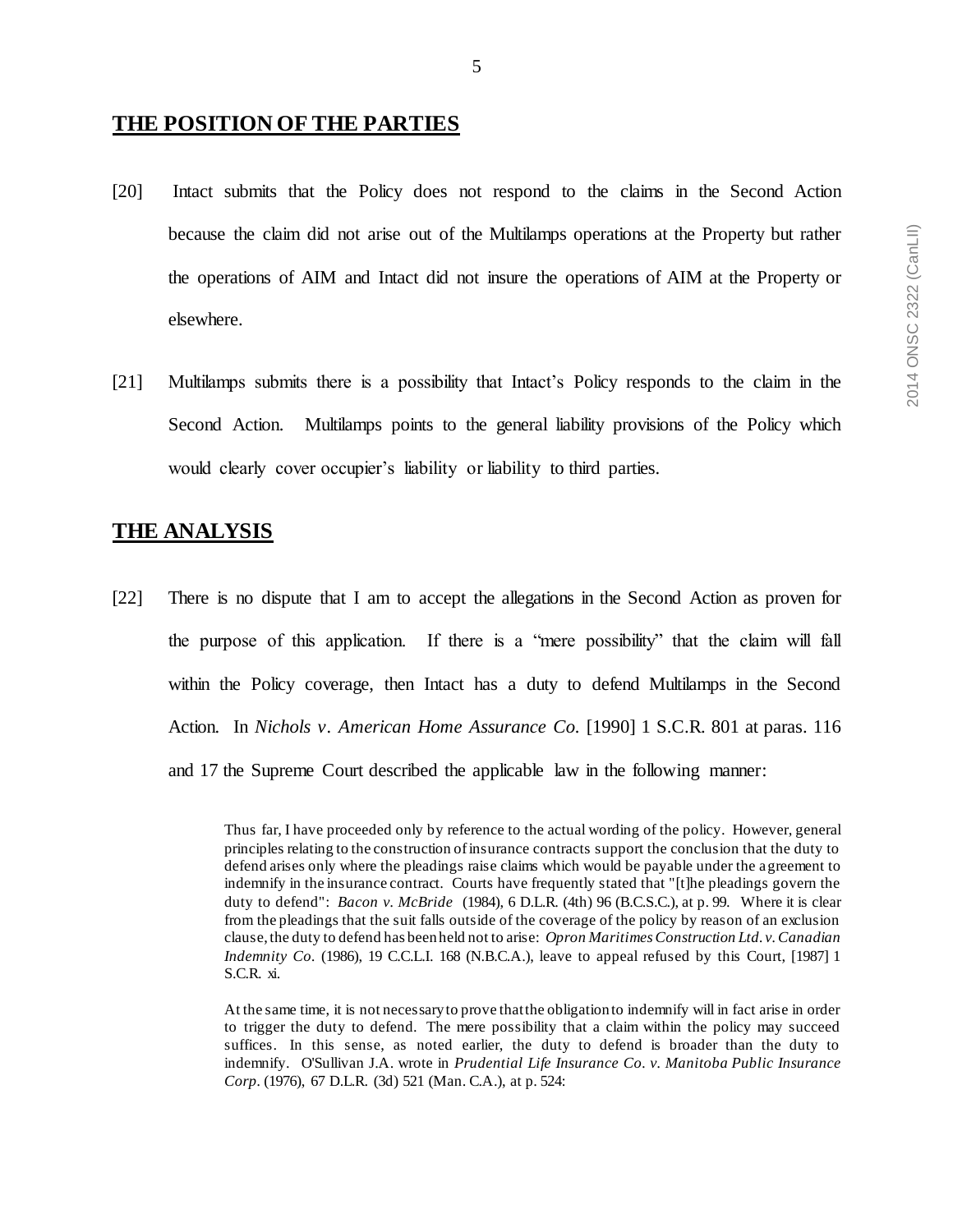6

Furthermore, the duty to indemnify against the costs of an action and to defend does not depend on the judgment obtained in the action. The existence of the duty to defend depends on the nature of the claim made, not on the judgment that results from the claim. The duty to defend is normally much broader than the duty to indemnify against a judgment. [Emphasis added.]

See also *Monenco Ltd. v. Commonwealth Insurance Co.*, 2001 SCC 49 at para 28.

[23] In *Progressive Homes Ltd. v. Lombard General Insurance Co. of Canada*, 2010 SCC 33

at para. 19 the Supreme Court stated:

Where it is clear that the claim falls outside the policy, either because it does not come within the initial grant of coverage or is excluded by an exclusion clause, there will be no duty to defend.

[24] The principles of contract interpretation to be brought to bear as to whether the claim

falls with the insurance policy were recently set out by the Supreme Court in *Progressive* 

*Homes*, *supra* at paras. 22-24:

The primary interpretive principle is that when the language of the policy is unambiguous, the court should give effect to clear language, reading the contract as a whole (*Scalera*, at para. 71).

Where the language of the insurance policy is ambiguous, the courts rely on general rules of contract construction (*Consolidated-Bathurst*, at pp. 900-902). For example, courts should prefer interpretations that are consistent with the reasonable expectations of the parties (*Gibbens*, at para. 26; *Scalera*, at para. 71; *Consolidated-Bathurst*, at p. 901), so long as such an interpretation can be supported by the text of the policy. Courts should avoid interpretations that would give rise to an unrealistic result or that would not have been in the contemplation of the parties at the time the policy was concluded (*Scalera*, at para. 71; *Consolidated-Bathurst*, at p. 901). Courts should also strive to ensure that similar insurance policies are construed consistently (*Gibbens*, at para. 27). These rules of construction are applied to resolve ambiguity. They do not operate to create ambiguity where there is none in the first place.

When these rules of construction fail to resolve the ambiguity, courts will construe the policy contra proferentem - against the insurer (*Gibbens*, at para. 25; *Scalera*, at para. 70; *Consolidated-Bathurst*, at pp. 899-901). One corollary of the contra proferentem rule is that coverage provisions are interpreted broadly, and exclusion clauses narrowly (*Jesuit Fathers*, at para. 28).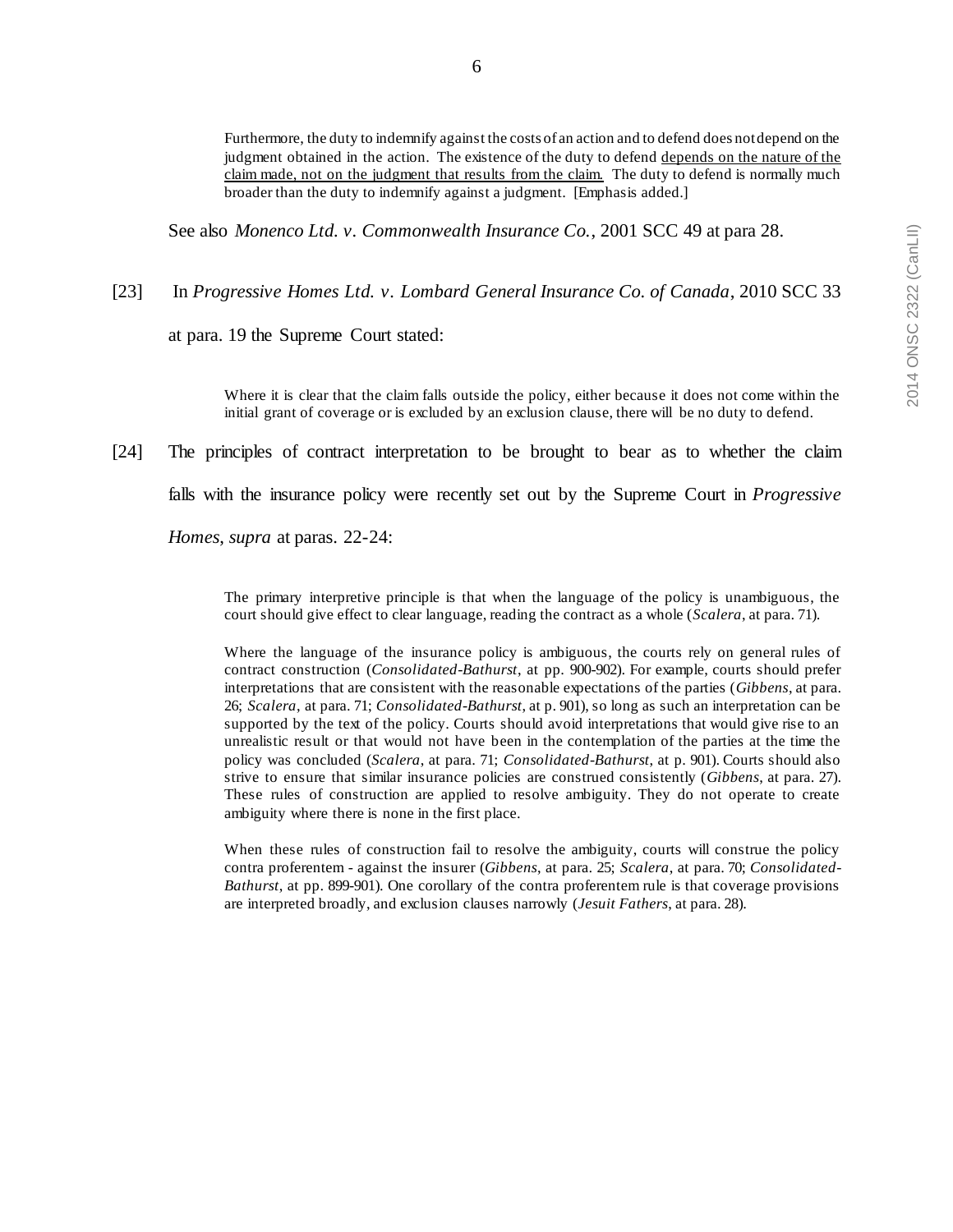#### *Is there a possibility the claim in the Second Action falls within the Policy coverage?*

- [25] Whether the Second Action raises a mere possibility that the claim might be covered under the Policy is the question to be decided in this application.
- [26] While this court is required to accept the facts alleged in the Second Action, it is the true nature of the claim that governs rather than the wording in the Statement of Claim. See *Saskatchewan Government Insurance v. Patricia Hotel* (1973) Ltd., 2011 SKCA 70 at para. 16.
- [27] Where the insurance policy is issued and specified to be for certain business operations of the insured, where the business operations undertaken by the insured or a third party giving rise to the claim are entirely different and unrelated to the insured or the insured operations, then the policy will not provide coverage.
- [28] This was the basis for a denial of coverage in *Harvey v. Leger* [2006] O.J. No. 2203 (Div. Ct.) where at para. 2 the court stated:

The plaintiff's allegations against IBML are found in paragraphs 21 and 22 of the statement of claim. I do not accept the appellant IBML's argument that these allegations are capable of applying to IBML's activities as building material wholesalers so as to invoke the policy coverage. Rather, they clearly relate to IBML's activities as a contractor/builder. There is no allegation of defective or unfit materials. The allegations relate to the manner in which the construction was carried out and the adequacy of the soil conditions.

[29] To suggest otherwise would be to make the insurer's evaluation of the risk meaningless if entirely different operations by the same insured or a third party at the same location would be insured.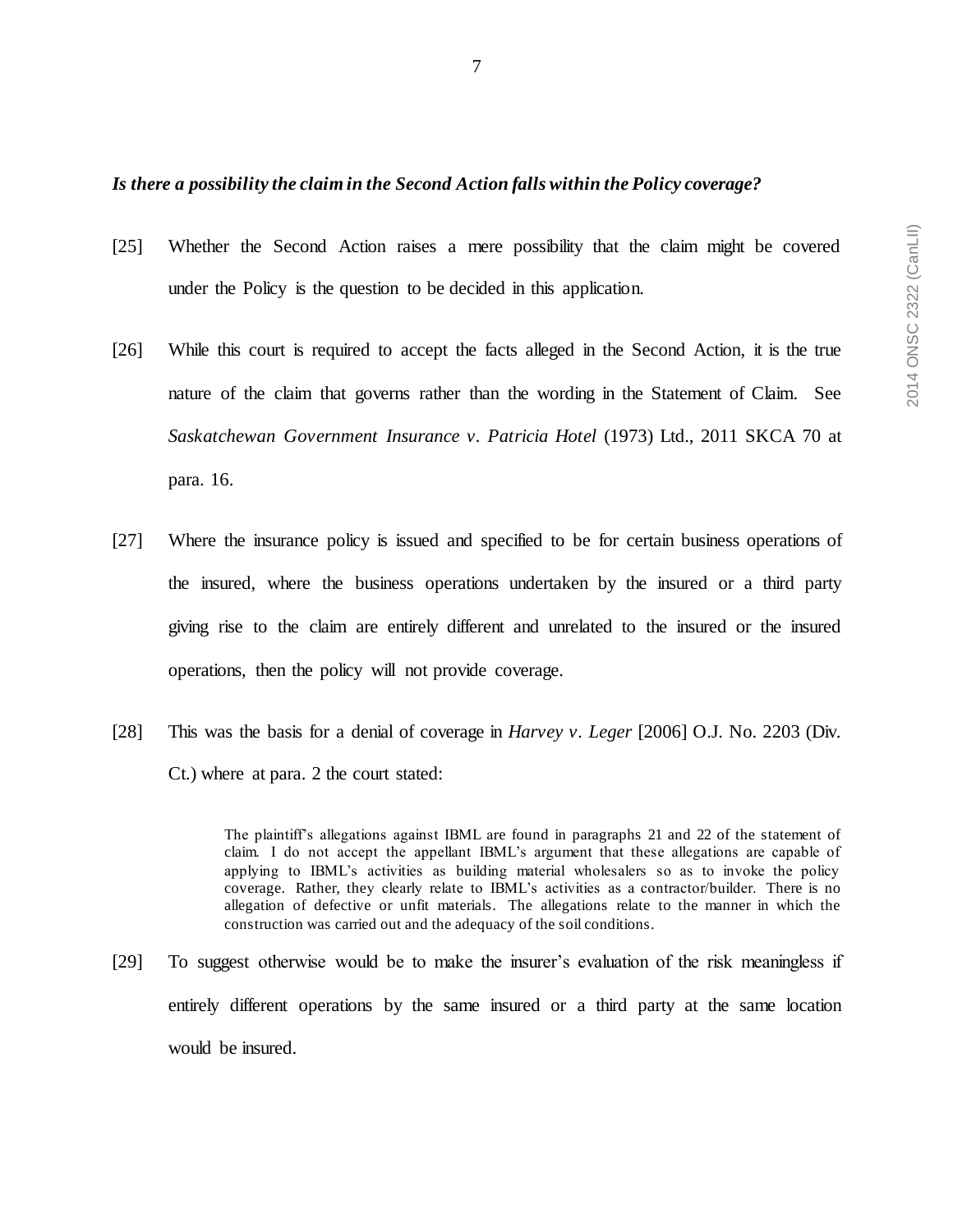- [30] It would also make the insured's declaration of the operations covered meaningless. The Declaration which includes Multilamps' stated business operations at the Property forms an integral part of the Policy and is highly relevant to whether there is coverage under the Policy.
- [31] There may be situations where there might be uncertainty as to whether the claim arises from the business operations described in the Declaration. If there is a "mere possibility" the claim relates to the described business operations in the Declaration, then the application would have to be dismissed and the insurer would have a duty to defend. That is not the situation in this case:
	- a) The lathes were being delivered to AIM. AIM was in the business of buying and selling heavy equipment, including lathes. Multilamps was not;
	- b) The lathes had nothing to do with Multilamps' business operation. The reason the lathes were coming to the Property is unknown but, in my view, is irrelevant; and
	- c) There is absolutely no connection between the delivery and off-loading of the lathes with Multilamps' business. At a minimum, the lathes would be stored at the Property. This is not a part of Multilamps' business nor is it the business operations that Intact agreed to insure.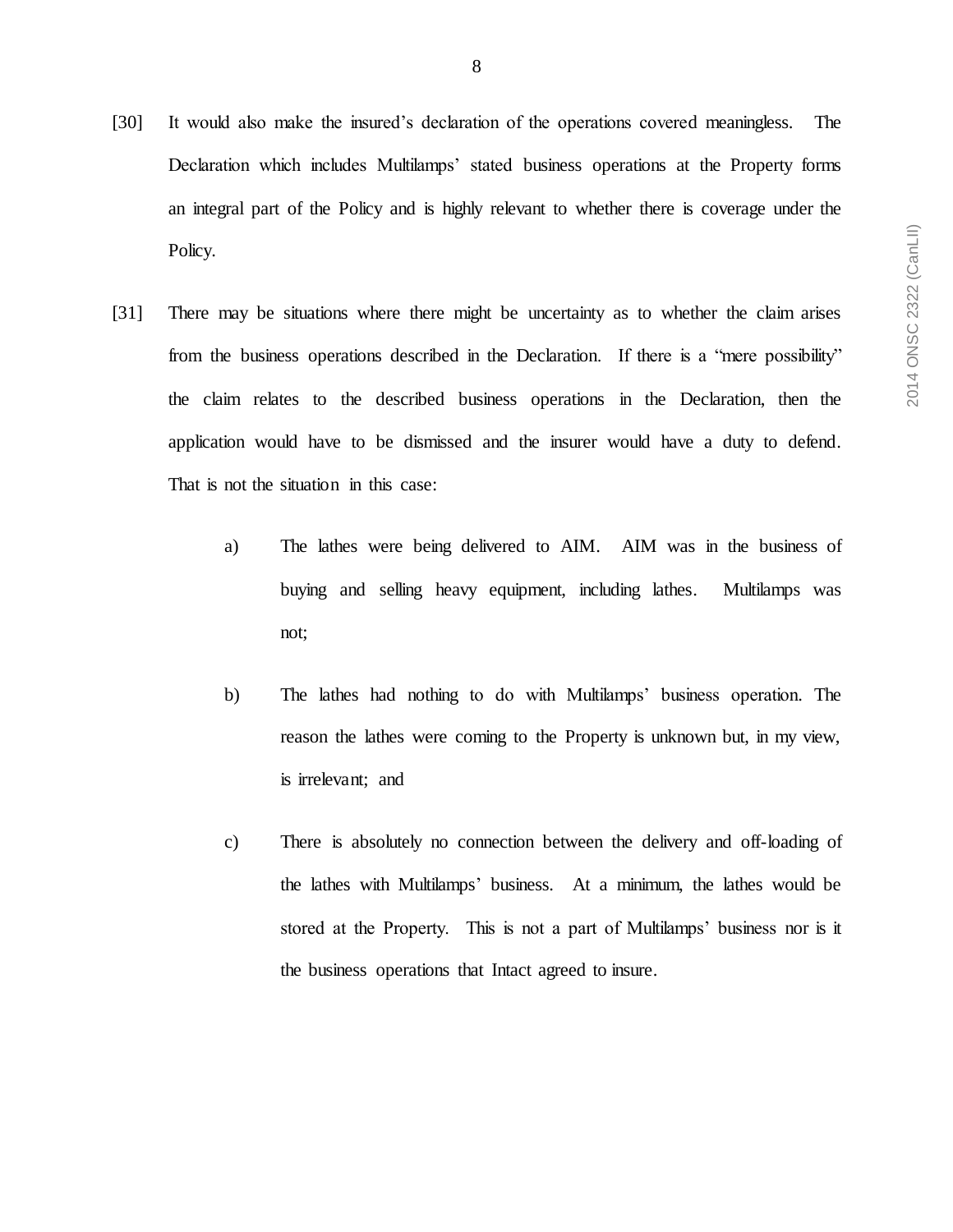- [32] It is clear from the Declaration that what Intact was insuring was Multilamps business operations. The Policy did not cover all liability claims which might arise on the Property.
- [33] Even if the employees involved in the unloading with the forklift trucks were Multilamps employees, the fact they were engaged at the time in completely different and unrelated business operations would eliminate any coverage under the Policy. If Multilamps employees were used to manufacture explosives on the Property and damage ensued arising from this activity, surely this would not be a business operations covered by the Policy. In *Saskatchewan Government Insurance supra*, the Saskatchewan Court of Appeal agreed that the declaration of hotel operations did not include unrelated activities of demolishing a nearby building to make more room for hotel parking (at para. 28):

All of this only makes common sense. SGI would not know whether to agree to insure the Pat, or how to determine appropriate premiums or exemptions, unless it knew what sort of operations the Pat conducted. The business of underwriting a policy of insurance in relation to "Hotel, Night Club and Beer and Wine Store" operations is obviously quite different than the business of underwriting a policy in relation to, for example, sky diving or munitions manufacturing operations.

[34] The Respondent submits that Multilamps is an occupier of the Property and the claim is made under the *Occupier's Liability Act*. The emphasis is not on who the occupier of the Property is for the purpose of coverage under the Policy – that is an issue for the determination at trial. The issue before me is whether the true nature of the claim is within the activities described in the Policy as being covered. Clearly, in this case there was more than one occupier of the Property. The emphasis is and should be on what business operations were covered by the Policy and described in the Declaration. If the facts giving rise to the claim might relate to business operations described in the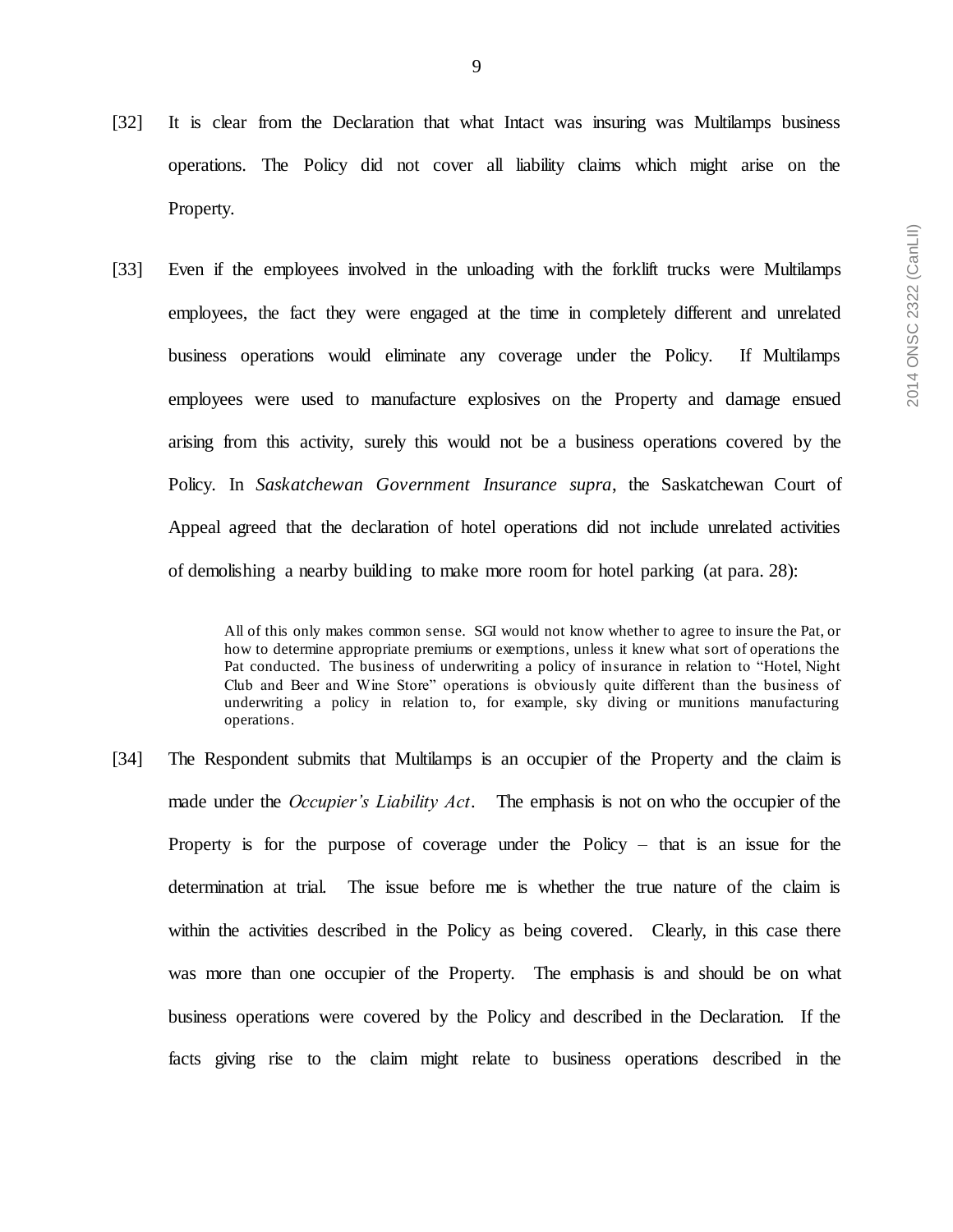Declaration, then the Policy might provide coverage and the duty to defend arises. Otherwise, it does not.

- [35] The cases from the United States referred to by Intact's counsel are persuasive at to significance of the Declaration an interpreting the insurance policy as to whether it covers the events which gave rise to the claim. See: *Fidelity & Deposit Company v. Charter Oak Fire Insurance Company*, 1998 66 Cal. App. 4<sup>th</sup> 1080 (California Court of Appeal); *Budget Rent a Car Systems Inc. v. The Shelby Insurance Group*, 1995 541, N. W. 2d 178 (Wisconsin Court of Appeals); *Western Heritage Insurance Company v. Harry J. Darrah, Jr. et al,* 2012 WL 1886665 (M.D. Pennsylvania District Court) and *Steadfast Insurance Company v. James Dobbas et al* 2008 W.L. 324023 ( E.D. California District Court).
- [36] In this case, the off-loading of the lathes at the Property can in no way be said to be related to Multilamps business operations. The mere fact Multilamps employees might have been involved in the off-loading or the fact the giving rise to the claim occurred on the Property is not sufficient to give rise to a possible claim under the Policy.

# **CONCLUSION**

[37] There is no possibility that the claims made in the Second Action are the subject of coverage under the Policy. A declaration is granted to this effect.